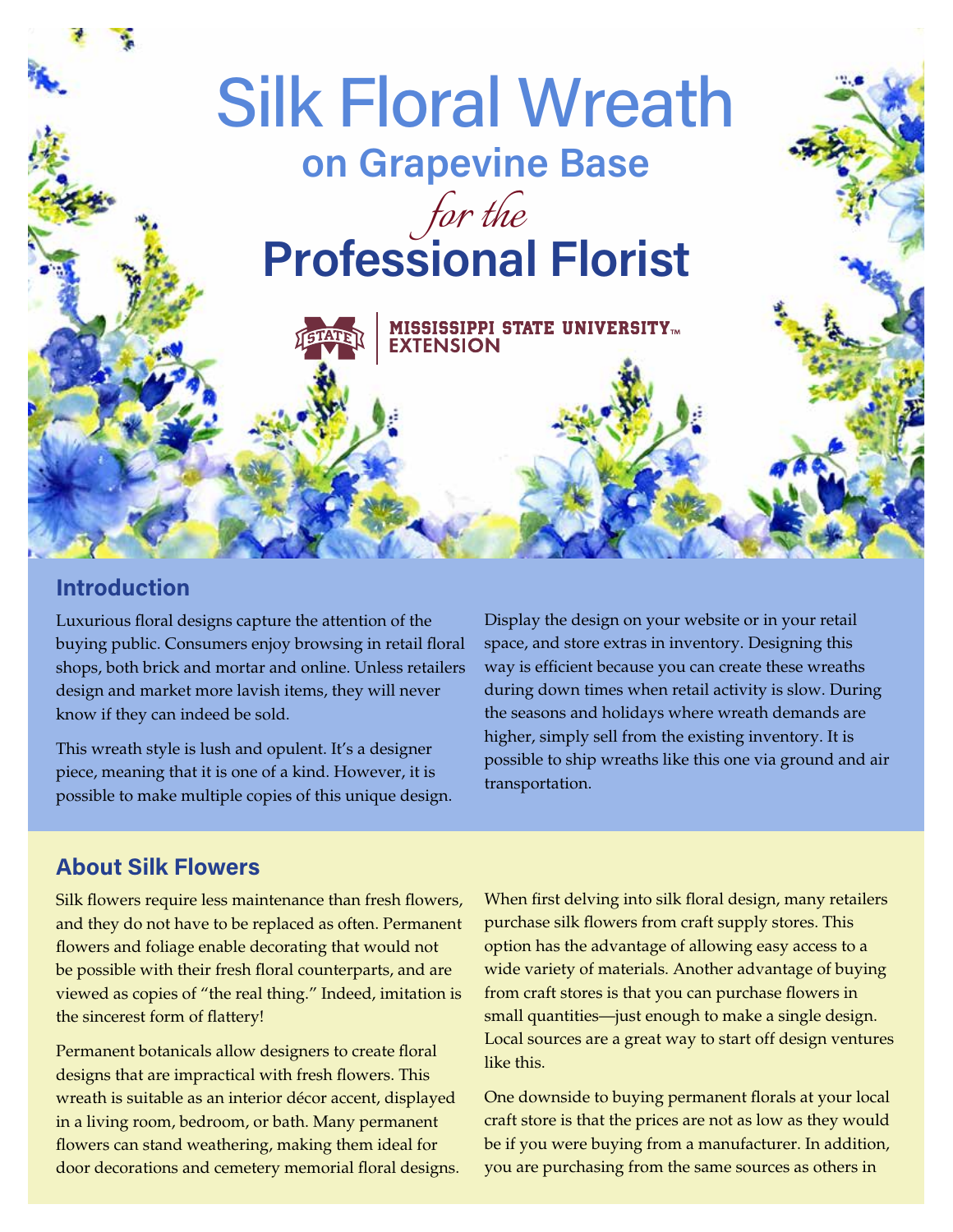the same market area, so design products run the risk of looking less unique. As sales increase, you can gradually purchase from manufacturers, but be sure to track the cost of goods sold to avoid large inventories of unused products.

You can find silk floral manufacturers online or at major floral and gift markets. Some wholesale florists carry silk flowers, too. Note that these manufacturers may require buyers to spend a minimum amount to place an order, ranging from \$150 to \$500. Often, these importers carry more than flowers, and can also provide containers, decorative accessories, and holiday decor items.

Keep in mind that silk flowers are artificial, made from polyester fabrics, paper, plastic, and wire. Most of the silk flowers on the market are imported, then packed into boxes and loaded onto cargo ships to reach retail destinations. Their form is static, meaning that they are stiff when removed from their packaging. It is up to you to manipulate these flowers so that they resemble the growth habits of the flowers they are portraying. Floral designers may refer to this as *breathing life* into the silk flowers and foliage. Bend the stems so that they have a slight curve. Reflex the leaves and petals so that they mimic their fresh counterparts. By creating some movement with the permanent foliage, you can create a more organic look for your overall design.

Mix up the colors and materials of your silk floral inventory to complement the seasons. You can make this wreath in a multitude of colors and color combinations. We have selected purple as the parent color and have selected many types of silk flowers, from light to deep purple. When creating a monochromatic floral design, it is important to vary the values of the parent color.

The term *value* refers to the lightness or darkness of a color. Use five, six, or more values to give the design depth and interest. Consider the beauty and retail interest in monochromatic yellow, red, white, blue, and other colors.

## Working with Hot Glue Adhesives

Pan melt glue is manufactured and sold in small pillow-shaped chips. It is melted in an electric skillet, which must be dedicated for this use. Wholesale floral suppliers sell glue skillets, or you can purchase an ordinary household electric skillet. Heat the glue to



**Hot glue appliances include pans and guns.**

a temperature of around 200–250 degrees. The melted glue's consistency should be like thick syrup or cake batter for the best adherence.

It is possible to use a glue gun for this project, however, the glue pan is more efficient. With a pan, all you need to do is dip the stem, then insert it into the grapevine network. Glue guns are handy for spot gluing and for intricate work, but for most of the permanent botanical work in a florist shop, a glue pan is likely more efficient.

Try to keep a natural bristle brush in the glue pan. When the need arises, this handy brush can be used to apply more liberal amounts of glue to a surface.

## Grapevine Wreaths as Bases

The base wreath for this project was made from grape vines that were pruned in January. In south Mississippi, growers prune dormant vines early in the new year to encourage fruit production. Often, the pruned canes are chopped and left to decompose. Many grape varieties work well and can provide diverse bark textures, from smooth to corky.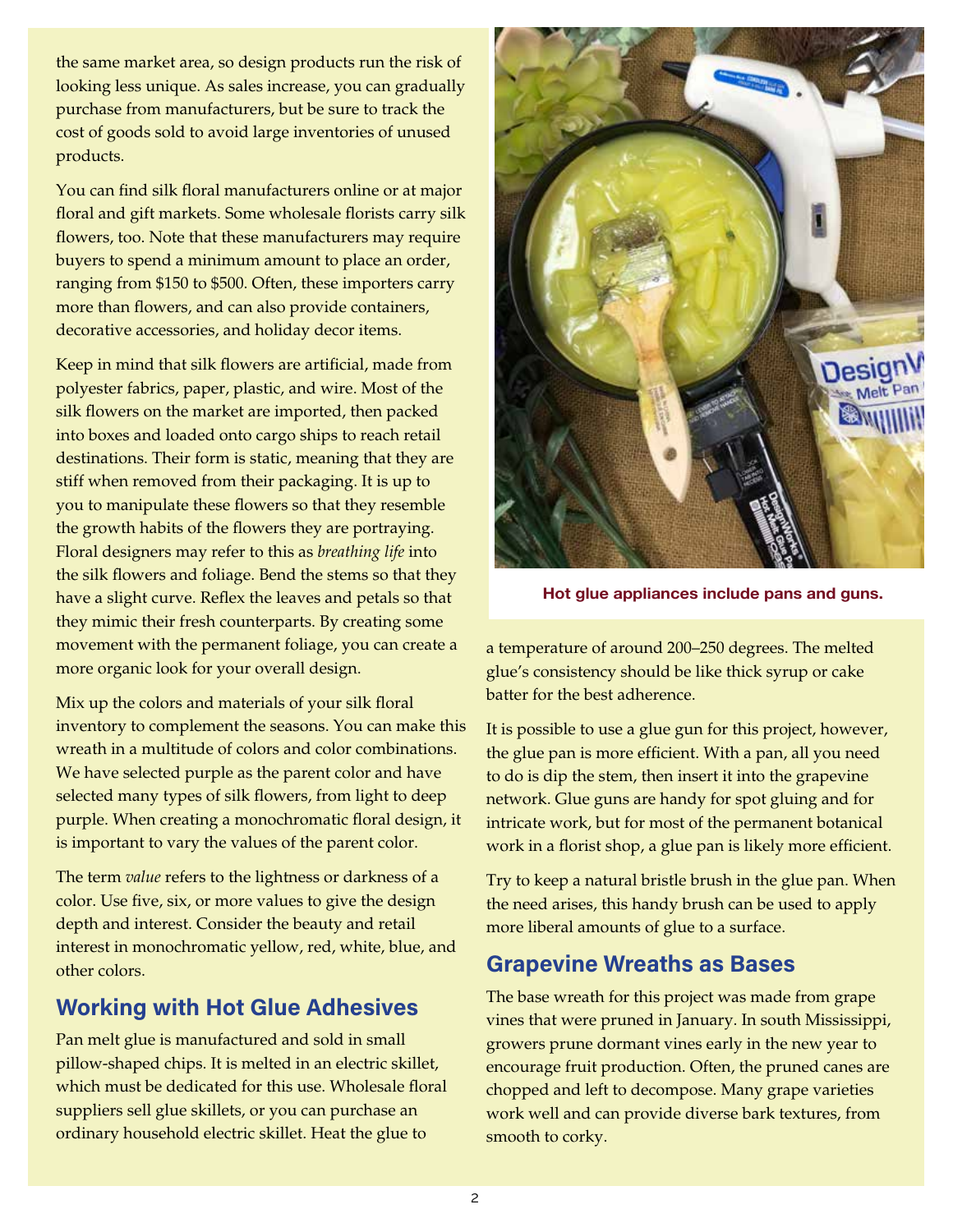Grapevine wreaths are a good mechanic for creating silk floral designs. The multiple layers of vines provide a network or armature that helps control flower stem placement. When combined with hot glue, silk flower stems and vines form a tenacious attachment that can withstand long-term display and the effects of weathering.

Grapevine wreath producers take care in making wreaths in specific sizes. Exact measurements are helpful to these producers to market and sell to wholesale and retail florists. We take an informal approach to our wreaths, making each of them in slightly different sizes, hovering around 20 inches in diameter. It is best to make them right in the vineyard using the flexible, freshly trimmed canes (within a few days of pruning) rather than transport the unwieldy vines to the workbench.



**First layer of a grapevine wreath.**

The best way to create a grapevine wreath is to make it in layers. First, select a long cane, approximately 10 feet long, or you can use two shorter lengths, each about 6 feet long. Weave the cane to the appropriate size, ensuring it will hold its circular shape, then set it aside. Remember, the shape does not need to be a perfect circle! Repeat this process with additional canes. If they are shorter, weave multiple lengths of them together. The key to getting a good circular form is combining three to six layers of the circles.

After adding multiple ring layers, weave long vine segments (4–8 feet) around the unit, lacing the cane inside and outside of the wreath. Repeat this process until the wreath is secure.



**Multiple layers of pruned canes are bound with additional grapevine.**



**Finished grapevine wreaths ready for drying.** 

After some practice, we were able to complete eight wreaths per hour. Once they are created, stack the wreaths on shelves and allow them to dry in a room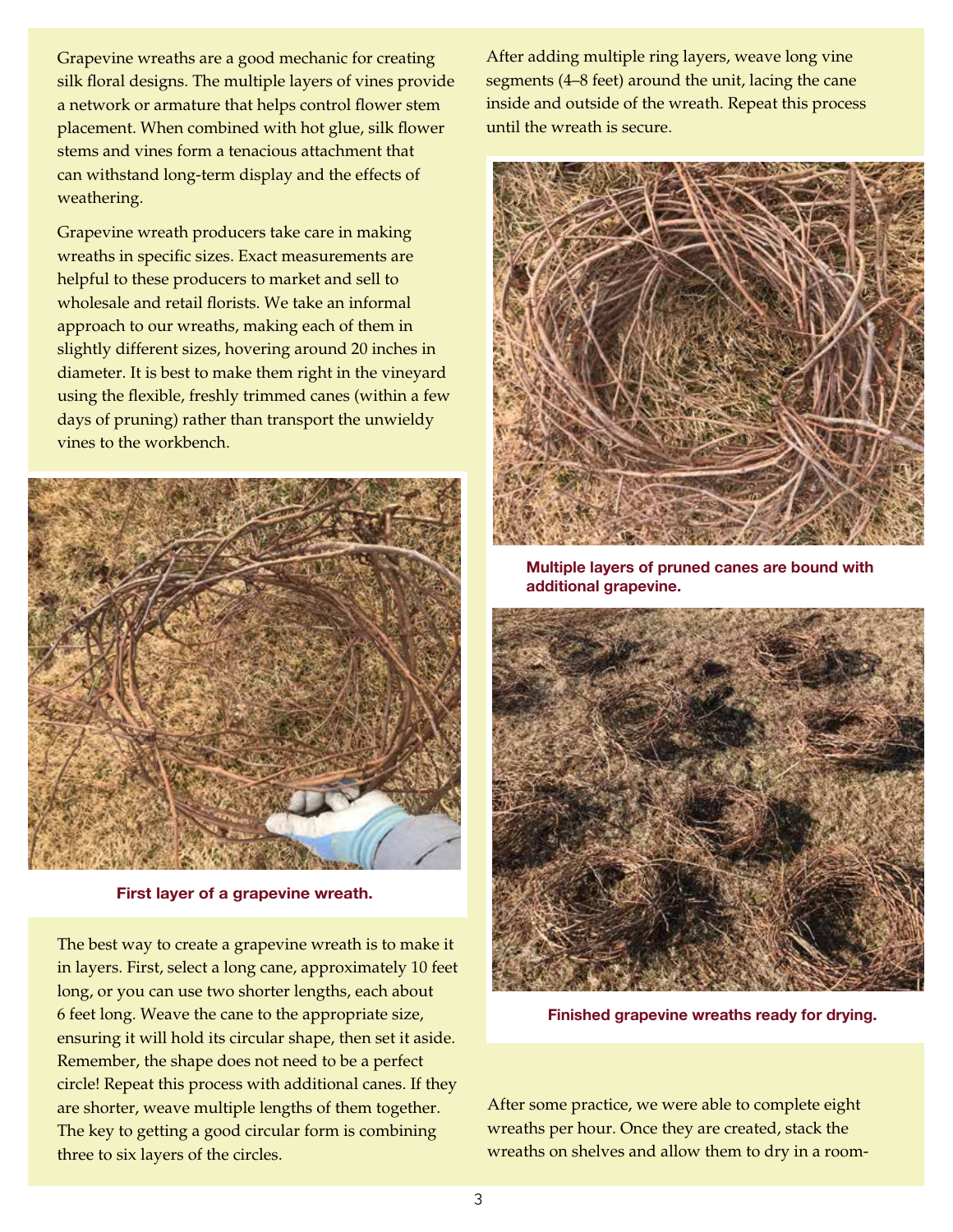temperature space with plenty of air circulation. It takes about two weeks for the wreaths to dry. Note that this style of wreath has an open habit, resembling a bird's nest. This is helpful in the next stage of designing: adding the flowers.

# Silk Floral Wreath Design

#### **Materials**

- $\bullet$  Mississippi-grown muscadine grapevine wreath, 20inch diameter
- **•** Pan melt glue skillet and glue
- $\bullet$  Wire cutters
- Paper-covered wire\*

### **Permanent botanical floral materials**

#### *Line pattern*

- 2 stems silk eucalyptus
- $\bullet$  5–6 stems pussy willow

#### *Mass pattern*

#### Large

- 3 hydrangea flower heads, purple
- $\bullet$  2 lime echeveria
- $\bullet$  2 haworthia

#### Medium

- l 3 small hydrangea flower heads, lavender
- 3–6 stems Eustoma (lisianthus)
- $\bullet$  3–6 stems ranunculus

### *Filler materials*

Medium

• 2-3 stems dusty miller

#### Small

- 3 small bushes lavender
- 3 bunches botanical violets
- 3 bunches johnny jump ups

\**When working with paper-covered wire, be sure to remove the wire from the inside of the roll, not the outside, which is usually contained within plastic film. Do not cut the film. It helps to hold the wire in place and keep the roll tidy*.



**Necessary materials for a silk floral wreath.**



**Bind loose vines with paper-covered wire.**

 Because the canes are now dry, their network may be loose in some spots. Use the paper-covered wire to bind them in place. There is no need to cinch them tightly together because this will change the wreath's thickness and make it appear constricted. The trick is to keep the canes loose but twist the wires together tightly. Note that the brown paper wire blends in with the natural color of the canes.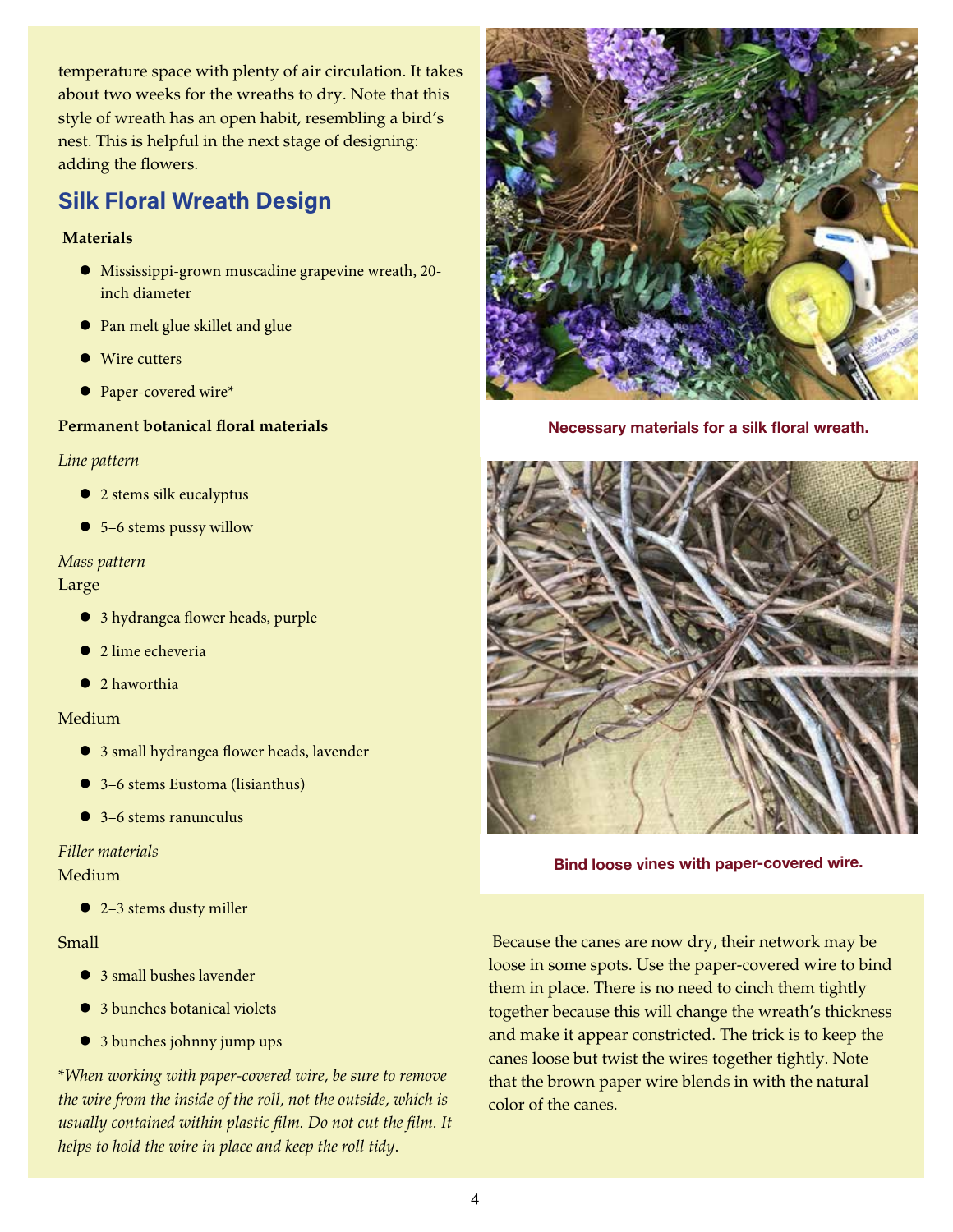

**Bend the stem into a u-shape before adding glue.**

### Working with Silk Flowers

Often, inexpensive bush silks have quality, naturallooking flower heads mounted on thin, plastic-covered wires. There is no need to invest in silk flowers with premium, realistic stems when they will only be cut away and discarded.

Note that the stem is bent into a u-shape before being dipped into the pan melt glue. This bend creates more surface area to hold the glue, which helps hold the stem to the network of grapevines.



**An asymmetrical triangular pattern of large hydrangea flowers.**

In this design, the stems are placed so that they flow in a clockwise direction. This practice helps to maintain *rhythm*, an important design principle.



**Curl long floral stems before bending them into a u-shape.** 

Place the three hydrangea heads in a triangular shape on the wreath. Rather than placing them in an equilateral triangle, group two of them slightly closer together. This establishes some asymmetry within the overall symmetrical arrangement. This subtle difference makes the design appear more natural and spontaneous.

Next, add the stems of permanent botanical eucalyptus. Instead of cutting these stems to a short length, lightly spiral the ends of the stems around your index finger first; then, farther up the stem, bend them into a u-shape at the base of the leaves. The curly stem becomes a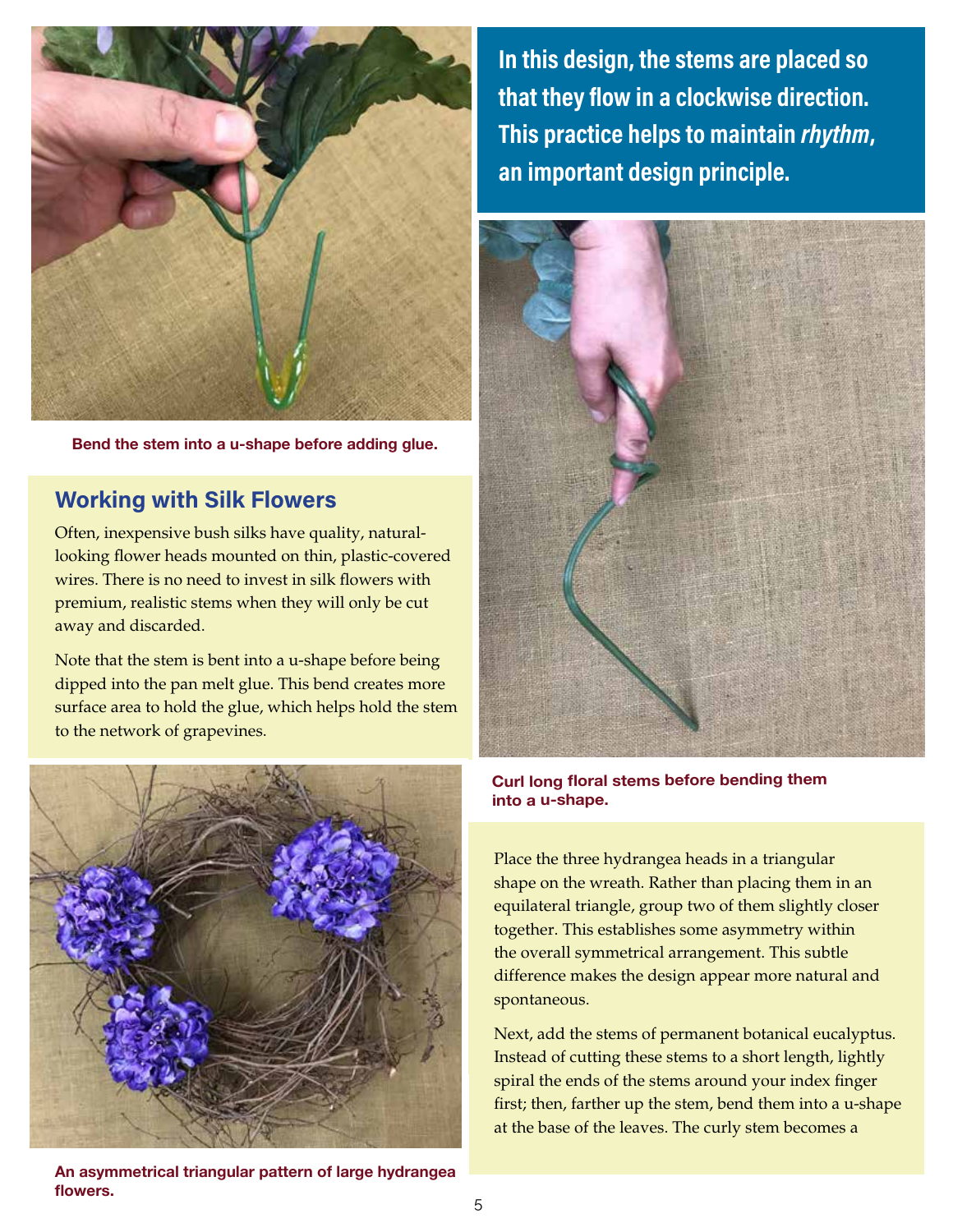

**Eucalyptus stems flow in a clockwise pattern.**

decorative accent and helps fill in the pattern. Position the stems into the wreath so that they both flow in the same direction.

The third step involves placing the smaller hydrangea flower heads into the wreath. Fill in the sides of the wreath by adding the flowers to the inside and outside edges of the form.

Manipulate the pussy willow as you did the eucalyptus. Bend the stems and place a light spiral on the stem ends if the wire is easy to control. Keep them flowing in the same direction as the eucalyptus.



**Willow and echeveria lend contrast to the design.**

The lime green echeveria are some of the most contrasting elements in this design. We chose to use two of them as a color splash, but also to illustrate that it is possible to design successfully with even numbers. Because there are two, it is best to display them on a diagonal line. Diagonal lines are more prominent in the plant kingdom, while horizontal lines are dominant in the animal kingdom. In other words, if two flowers are displayed on a horizontal line, they tend to appear like eyes, staring into space.

At this point in the design process, add some of the medium-sized materials such as the eustoma. These flowers have lighter gauge wires, so they are easier to bend and curl.

Once you have added the medium-sized flowers, continue the design process by adding the small flowers as the last placements. Remember to keep the same directional flow as the other flowers.

Take images of the design on a plain, neutral background located about a yard from a natural light source such as a window or open door. To adjust the arrangement of the photo, include a second object in the image with a recognizable size such as a stack of books, figurine, or other tabletop item. This object

In order to make floral designs appear more natural, we avoid placing two flowers at the same height in a floral arrangement. It's rare to find two plants growing at the same height, or on the same horizontal line in nature. However, it is more common in the animal kingdom to find objects placed symmetrically such as eyes, nostrils, ears, and feet.



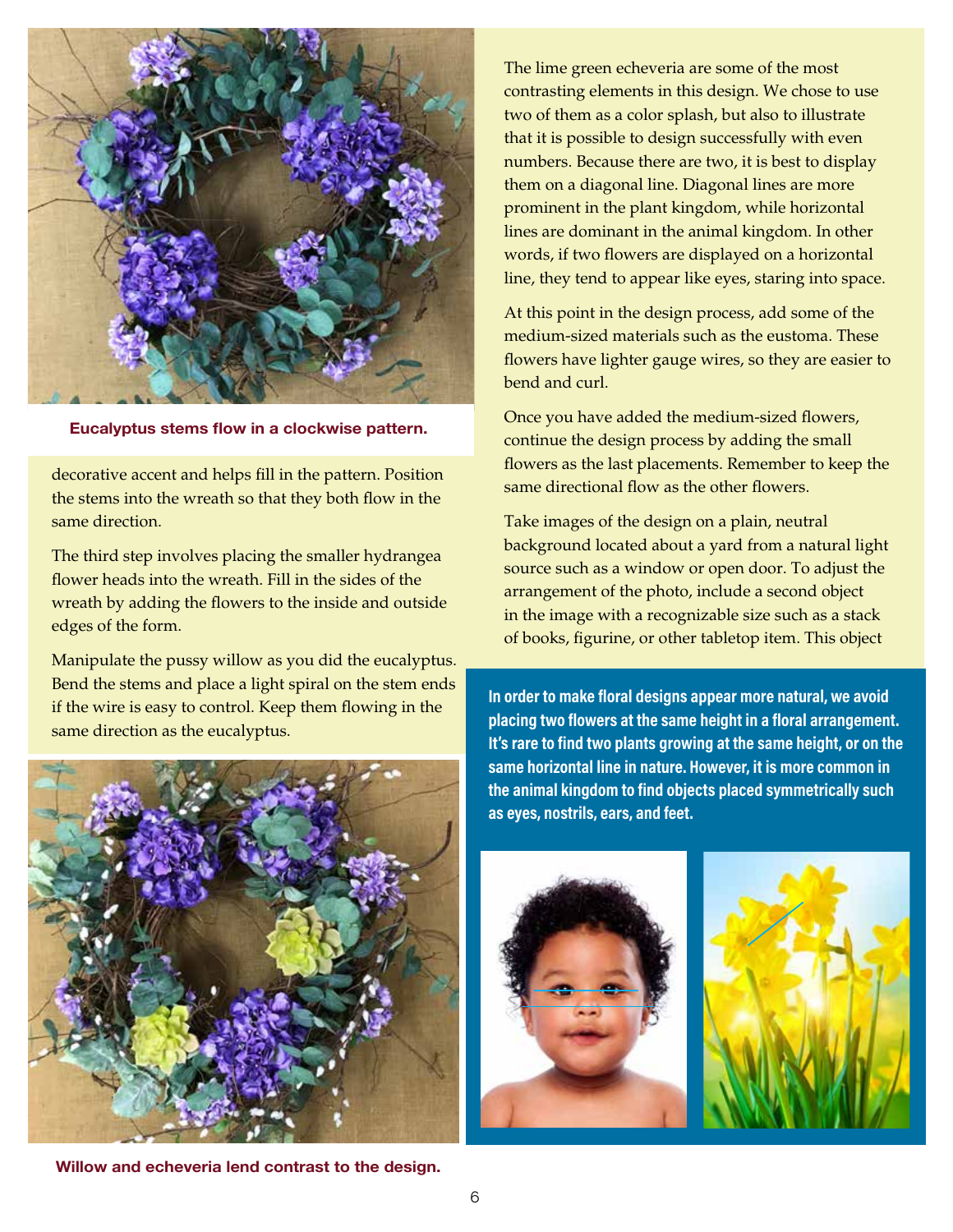



**Eustoma with its curled, bent stem ready for glue. A detailed, close view of the half-completed wreath.**

introduces scale to the photo's composition, enabling consumers to visually discern the size of the wreath.

Avoid taking too many images of your design because it wastes time. A single, quality image is all you need to market your beautiful design.

## Mark-Up and Pricing

Your retail strategy should begin by pricing the wreath according to what the market can bear. Florists who are new to the marketplace often undervalue their work. Some retail florists use this pricing strategy: Multiply the wholesale price of the wreath and permanent flowers by 2.5, then add a labor charge of 30 percent.

Retailers in small towns may use a different strategy with a slightly lower mark-up and labor charge, while those in urban areas may use higher rates. It is always a good idea to find out what other retailers in the marketplace charge for similar products.

## Conclusion

Mississippi-grown grapes provide much more than fruit, they can add beauty to your home. Collect pruned canes during the winter season and form them into wreaths. They are beautiful without decoration, and make a solid base for luxurious permanent botanical wreaths.



**Take an image of your final design on a plain, neutral background with natural lighting as demonstrated.**